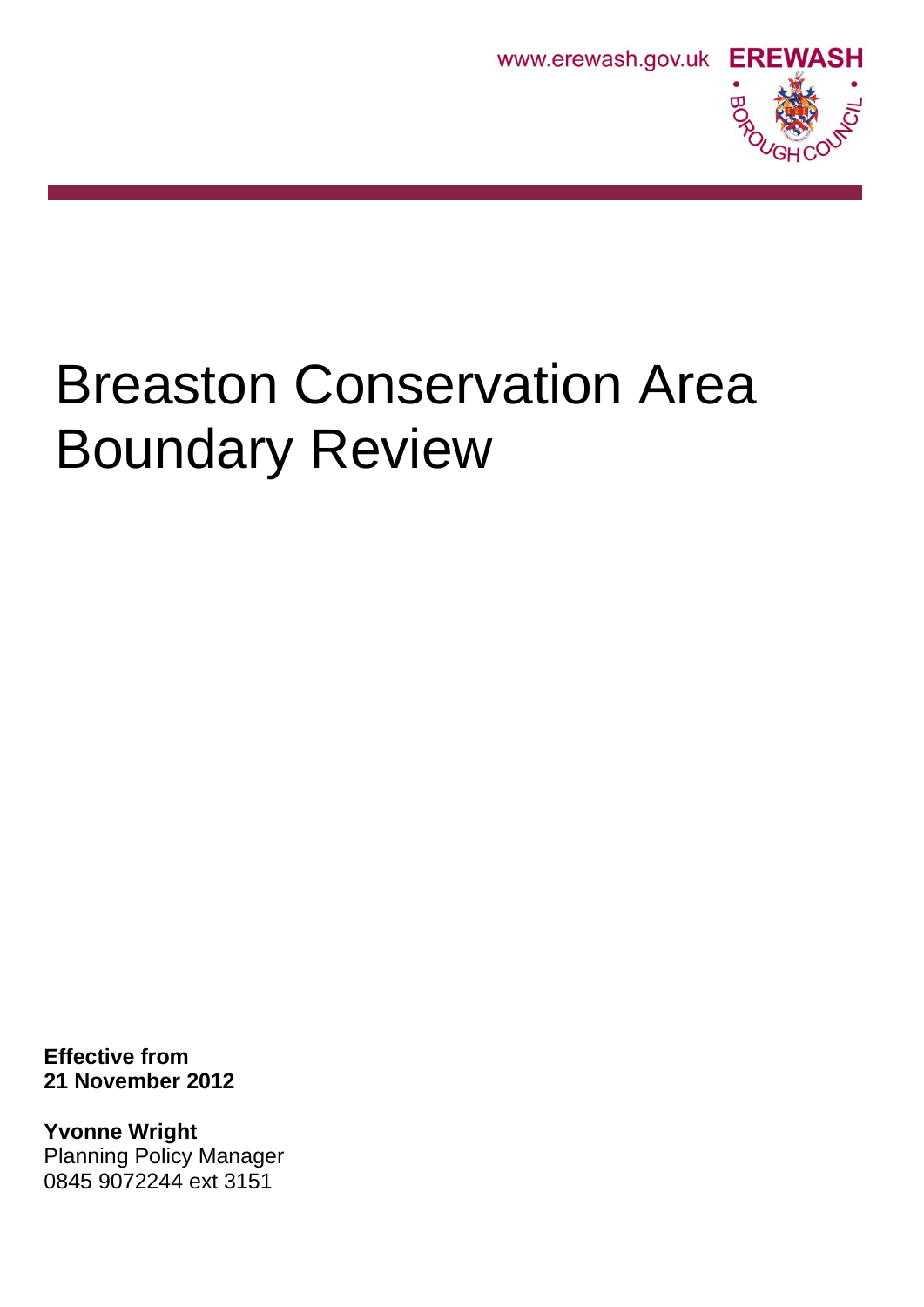# **Contents**

# **1 Introduction**

# **2 Boundary Review**

- Area 1: Land west of Stevens Lane
- 2.4 Area 2: Properties at the Triangle
- 2.7 Area 3: Properties at Risley Lane and Rectory Road<br>2.9 Area 4: 3 Manor Leigh
- Area 4: 3 Manor Leigh
- 2.10 Area 5: Properties at Manor Court
- 2.12 Area 6: 1 Main Street and highway east of Bourne Square<br>2.14 Area 7: Land south of Bourne Square and Church View
- 2.14 Area 7: Land south of Bourne Square and Church View<br>2.15 Area 8: Land at 'Siesta'
- Area 8: Land at 'Siesta'
- 2.16 Area 9: Land at West Farm
- 2.17 Area 10: Land south of Cedarville<br>2.19 Area 11: Land at 3 Dravcott Road
- Area 11: Land at 3 Draycott Road
- 2.20 Area 12: Land at Cedarville

# **Maps**

- M1 Boundary as initially designated<br>M2 Boundary amendments
- Boundary amendments
- M3 Boundary as amended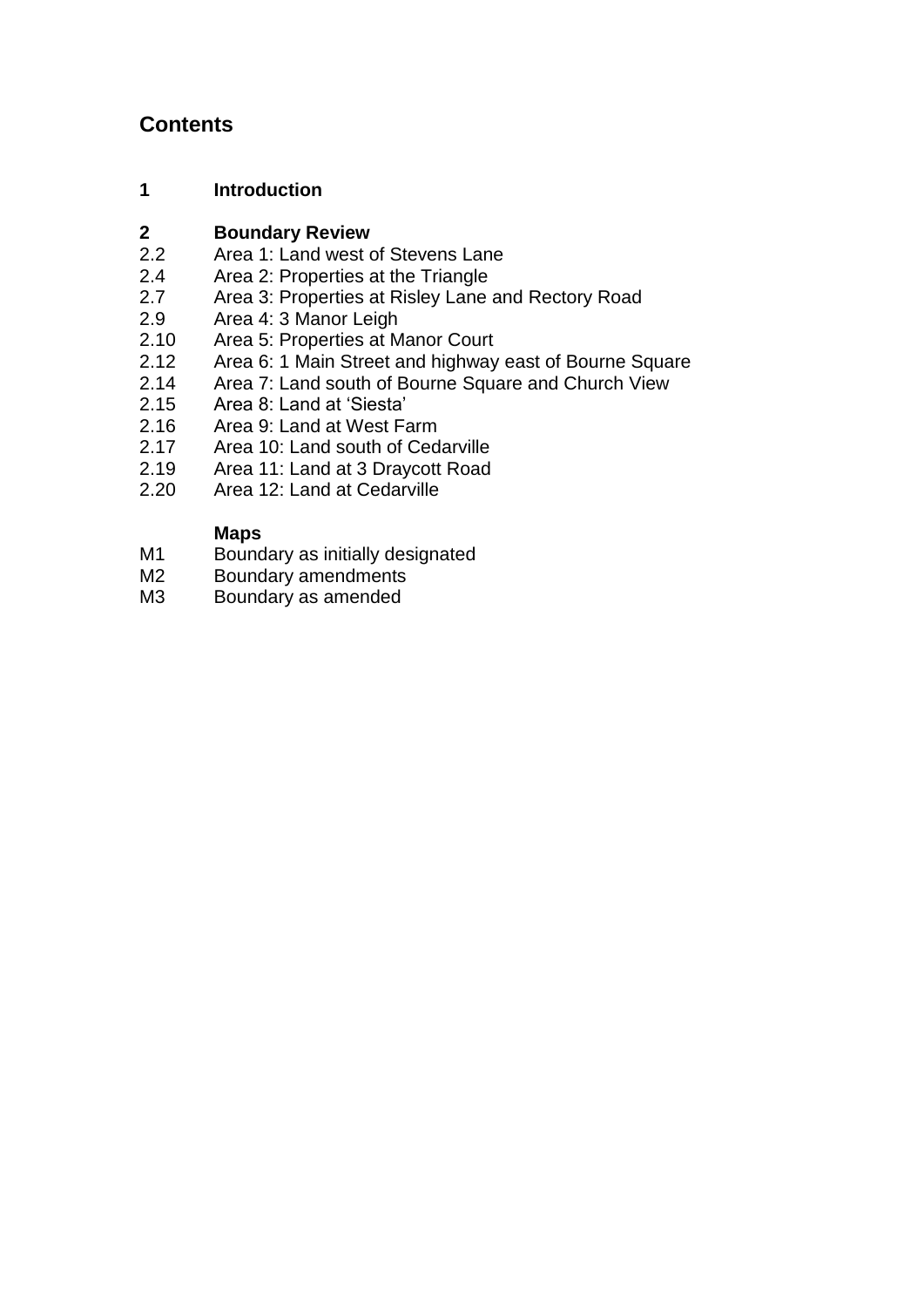#### **1 Introduction**

- 1.1 Section 69 of the Planning (Listed Buildings and Conservation Areas) Act 1990 defines a conservation area as an area of "special architectural or historic interest, the character or appearance of which it is desirable to preserve or enhance". The Breaston conservation area was designated in February 1979.
- 1.2 Map 1 shows the conservation area boundary as initially designated. A number of amendments to the conservation area boundary were adopted by the council on 20 September 2012 and became effective on 21 November 2012. These amendments are shown on map 2. Map 3 shows the conservation area boundary as amended.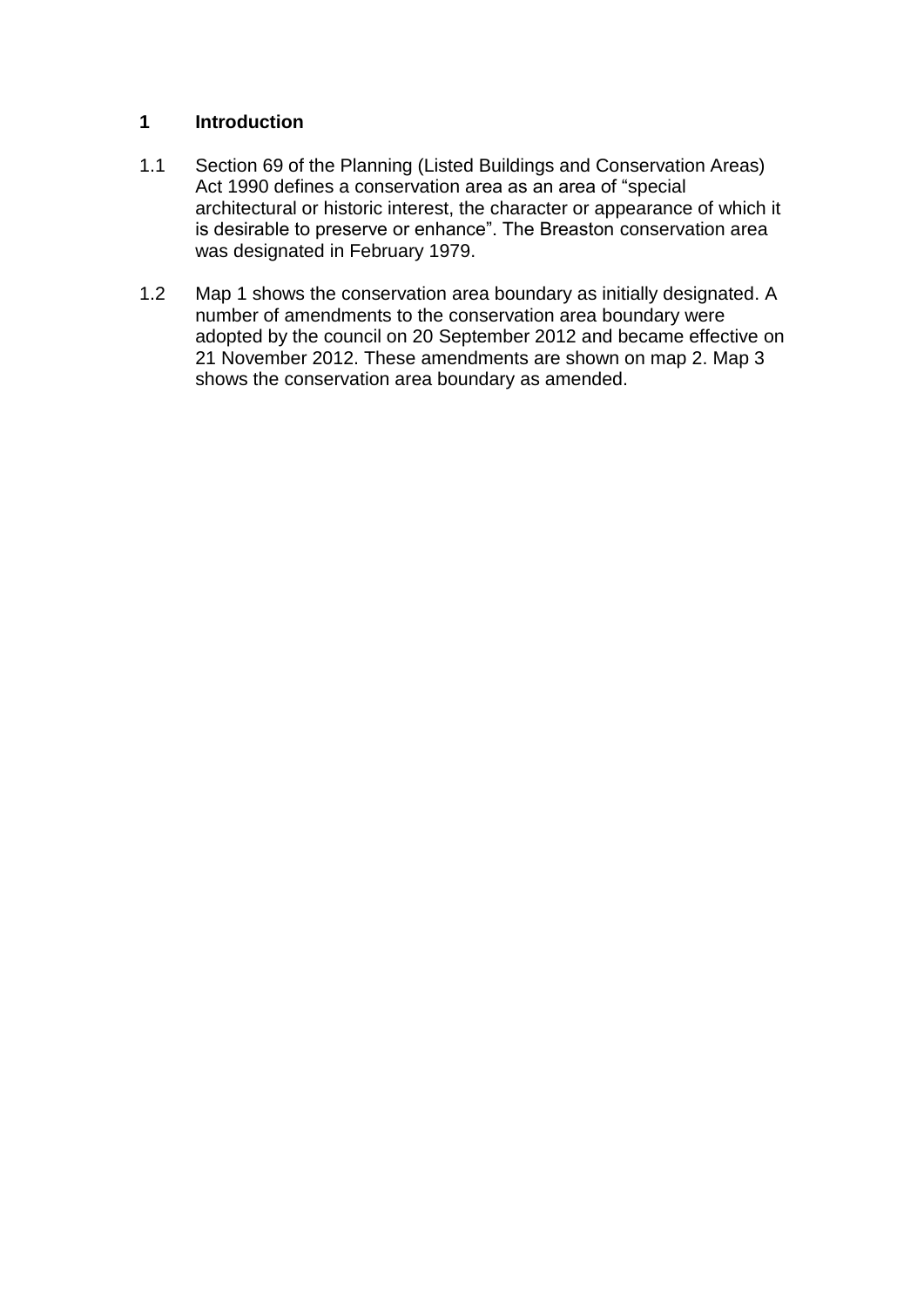# **2 Boundary Review**

- 2.1 A number of amendments to the Conservation Area boundary are recommended, as depicted on map 2. The boundary amendments, which are described below, are recommended for several reasons:
	- In places, the current boundary does not reflect the boundaries that appear on the ground, such as property boundaries. This may undermine clarity and consistency in decision making;
	- In places, the current boundary excludes areas of archaeological potential – that is, areas within the extent of the medieval village;
	- The current boundary includes some buildings that make no positive contribution to the character of the area, some of which have been built since the original designation;
	- The current boundary excludes some buildings that make a positive contribution to the character of the area, which were overlooked by the original designation;
	- In places, the current boundary creates inconsistencies in the way that areas are treated – that is, some buildings facing a street or open space form part of the Conservation Area, but others do not.

# **Area 1: Land west of Stevens Lane**

- 2.2 It is proposed to **add** land west of 11-23 Stevens Lane to the Conservation Area. This will reflect the boundaries that appear on the ground and help to ensure clarity and consistency in decision making. It will also reflect the extent of the medieval village.
- 2.3 It is also proposed to **add** land north of 4 Draycott Road to the Conservation Area. Planning Permission has been granted for the extension of The Firs (9 Stevens Lane) onto this land.

#### **Area 2: Properties at the Triangle**

- 2.4 It is proposed to **add** 27 to 61 Stevens Lane to the Conservation Area. The Triangle is an attractive urban space that terminates views out of Stevens Lane. The short terraces at 27 to 49 Stevens Lane are late Victorian properties that would make a positive contribution to the Conservation Area.
- 2.5 Semi-detached properties at 53 to 61 Stevens Lane are later in date; they are of no intrinsic interest. Nevertheless, they should be included because of the way in which they frame the urban space and close the view out of Stevens Lane.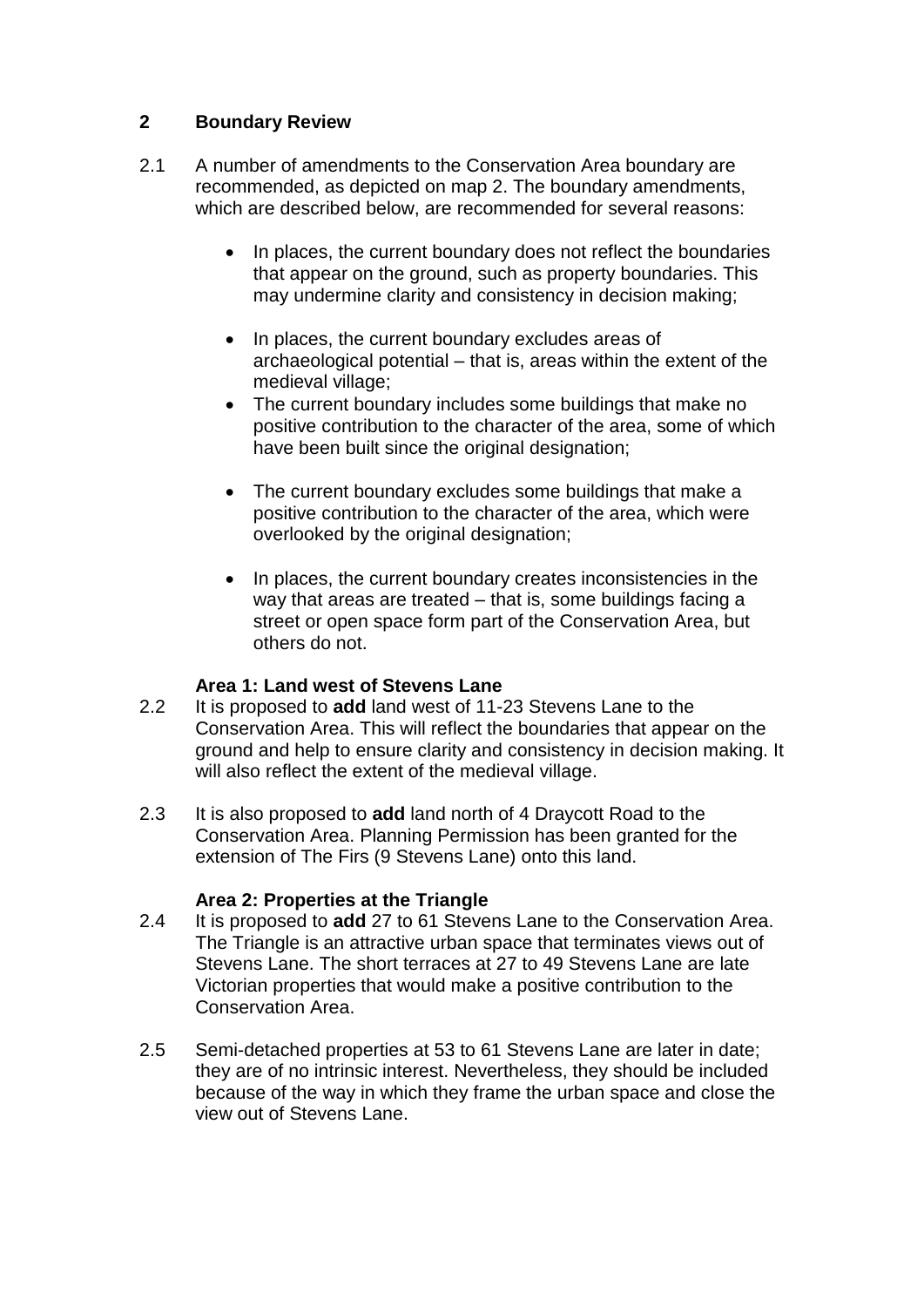2.6 It is also proposed to **add** 50 and 50a Stevens Lane to the Conservation Area. 50a Stevens Lane is contemporary with 37 Wards Lane and contributes to the character of the area. The property is visible from Duffield Close and this revision will allow for the consistent treatment of properties overlooking the Close.



#### **Area 3: Properties at Risley Lane and Rectory Road**

2.7 It is proposed to **add** 60 and 64 Risley Lane to the Conservation Area. Although these properties make no particular contribution to the character of the area, it is felt that their inclusion will allow for the

consistent treatment of properties on Risley Lane. Their inclusion would also permit greater control over the setting of Hartington House, a building of local interest.

2.8 It is also proposed to **remove**  7 to 13 Rectory Road from the Conservation Area. These are modern properties that make no positive contribution to the character of the area.



#### **Area 4: 3 Manor Leigh**

2.9 It is proposed to amend the boundary of the Conservation Area as it applies to 3 Manor Leigh. This will reflect the boundaries that appear on the ground and help to ensure clarity and consistency in decision making.

#### **Area 5: Properties at Manor Court**

- 2.10 It is proposed to **remove** Manor Court, including 7 Risley Lane, from the Conservation Area. These are modern properties that make no positive contribution to the character of the area.
- 2.11 The removal of these houses from the Conservation Area would create a substantial break in the designated area along Risley Lane. This is consistent with the definition of character zones in the Conservation Area. The removal of these houses from the Conservation Area would not affect the Tree Preservation Orders at 1 Manor Leigh (yew) and 9 Manor Court (weeping ash).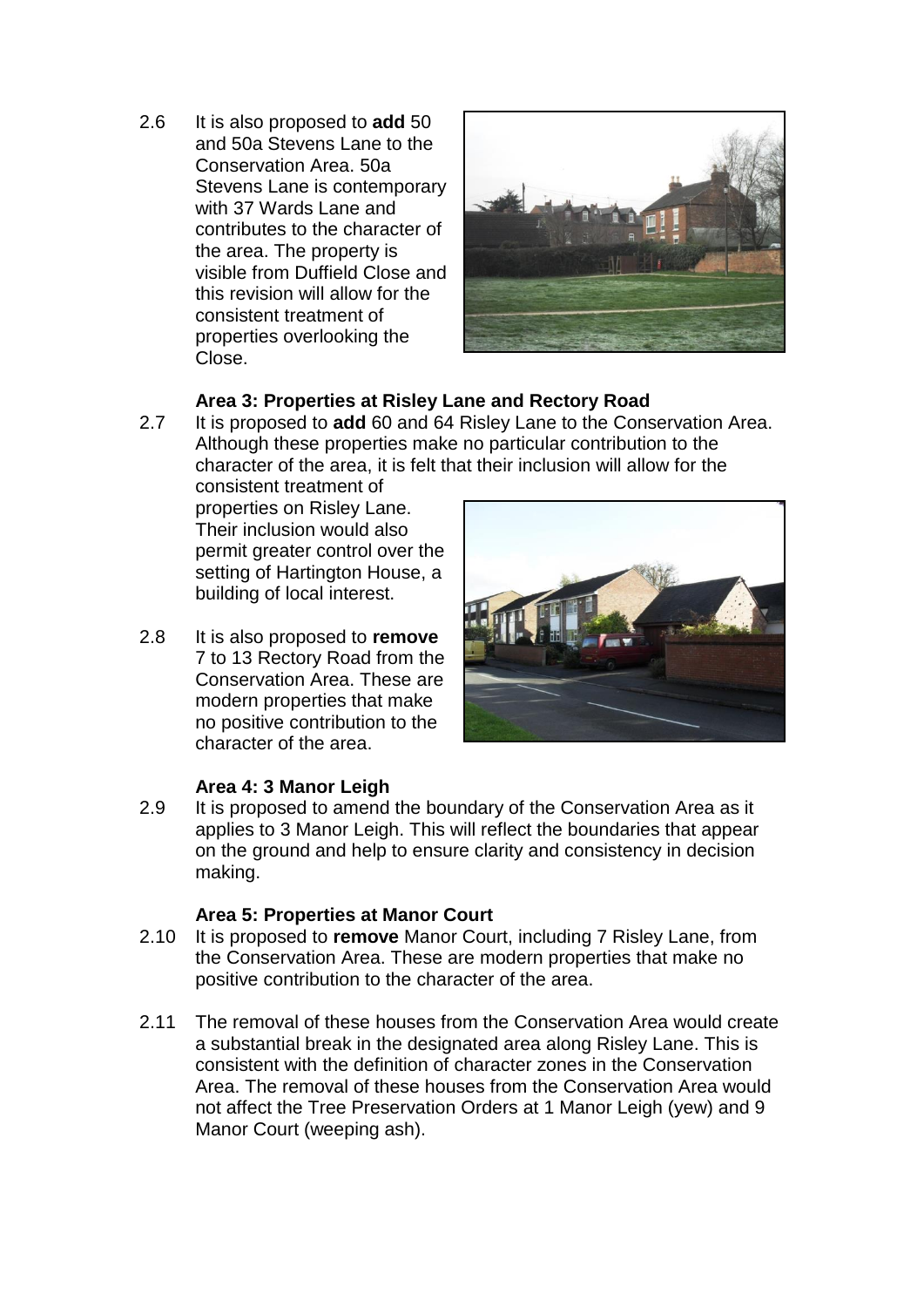#### **Area 6: 1 Main Street and highway east of Bourne Square**

- 2.12 It is proposed to **remove** 1 Main Street from the Conservation Area.
	- This is a modern property that makes no positive contribution to the character of the area.
- 2.13 It is also proposed to **remove**  the highway on the east of Bourne Square from the Conservation Area. This will reflect the boundaries that appear on the ground and help to ensure consistency in decision making.



# **Area 7: Land south of Bourne Square and Church View**

2.14 It is proposed to **add** land south of Bourne Square and Church View to the Conservation Area. This will reflect the boundaries that appear on the ground. It will also reflect the extent of the medieval village.

#### **Area 8: Land at 'Siesta'**

2.15 It is proposed to **remove** land at 'Siesta' from the Conservation Area. This will reflect the boundaries that appear on the ground.

#### **Area 9: Land at West Farm**

2.16 It is proposed to **remove** land at West Farm to the Conservation Area. This will reflect the boundaries that appear on the ground.

# **Area 10: Land south of Cedarville**

- 2.17 It is proposed to **remove** land south of Cedarville from the Conservation Area. The revised boundary would follow the ha-ha between the property's garden and the associated agricultural land. This will reflect the boundaries that appear on the ground. It will also reflect the boundary between the settlement and the Green Belt.
- 2.18 It is also proposed to **remove** the building to the rear of 47 Main Street. This is a modern building that makes no positive contribution to the character of the area.

# **Area 11: Land at 3 Draycott Road**

2.19 It is proposed to **remove** land at 3 Draycott Road from the Conservation Area. This will reflect the boundaries that appear on the ground.

#### **Area 12: Land at Cedarville**

2.20 It is proposed to amend the boundary of the Conservation Area as it applies to Cedarville. This will reflect the boundaries that appear on the ground.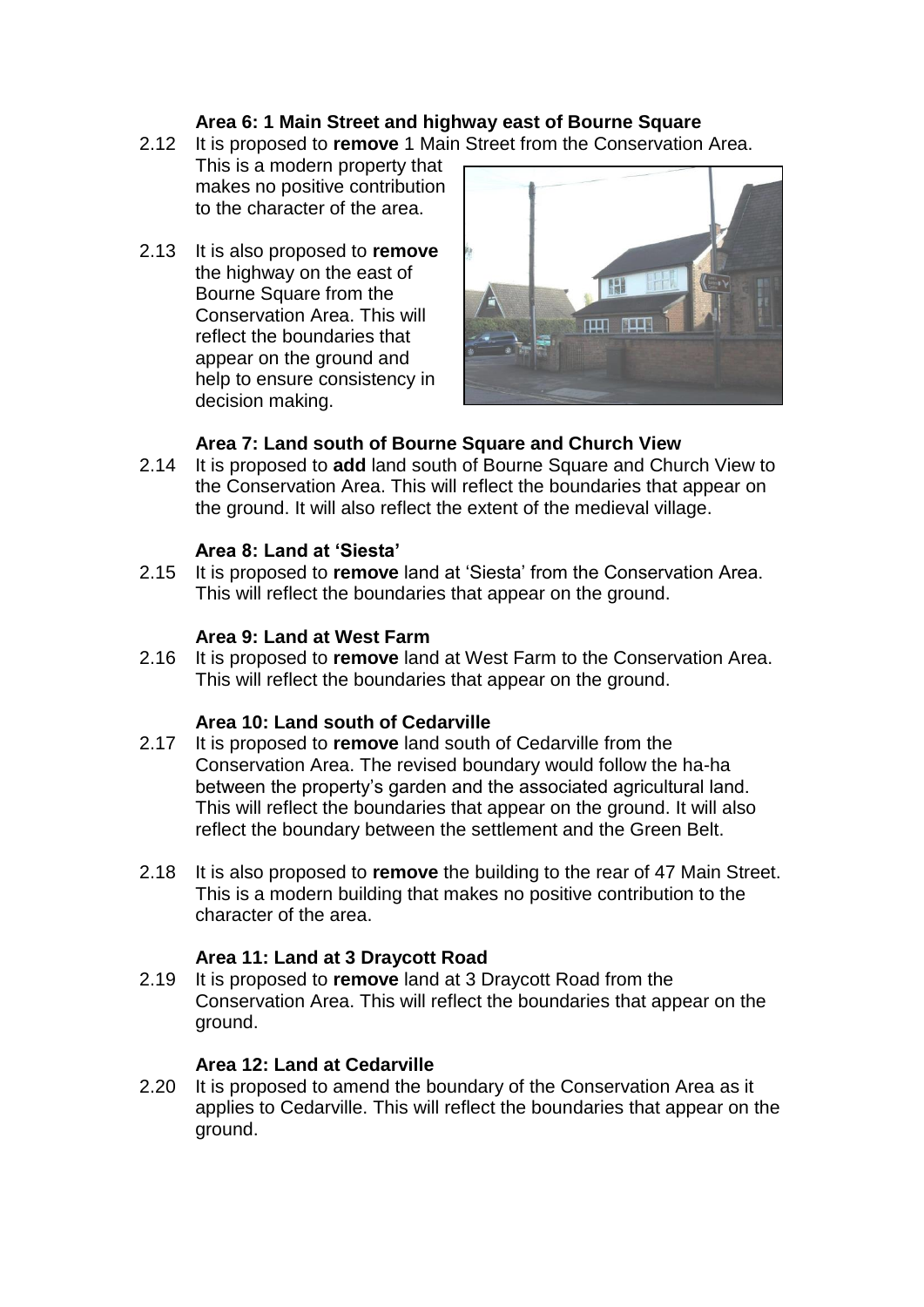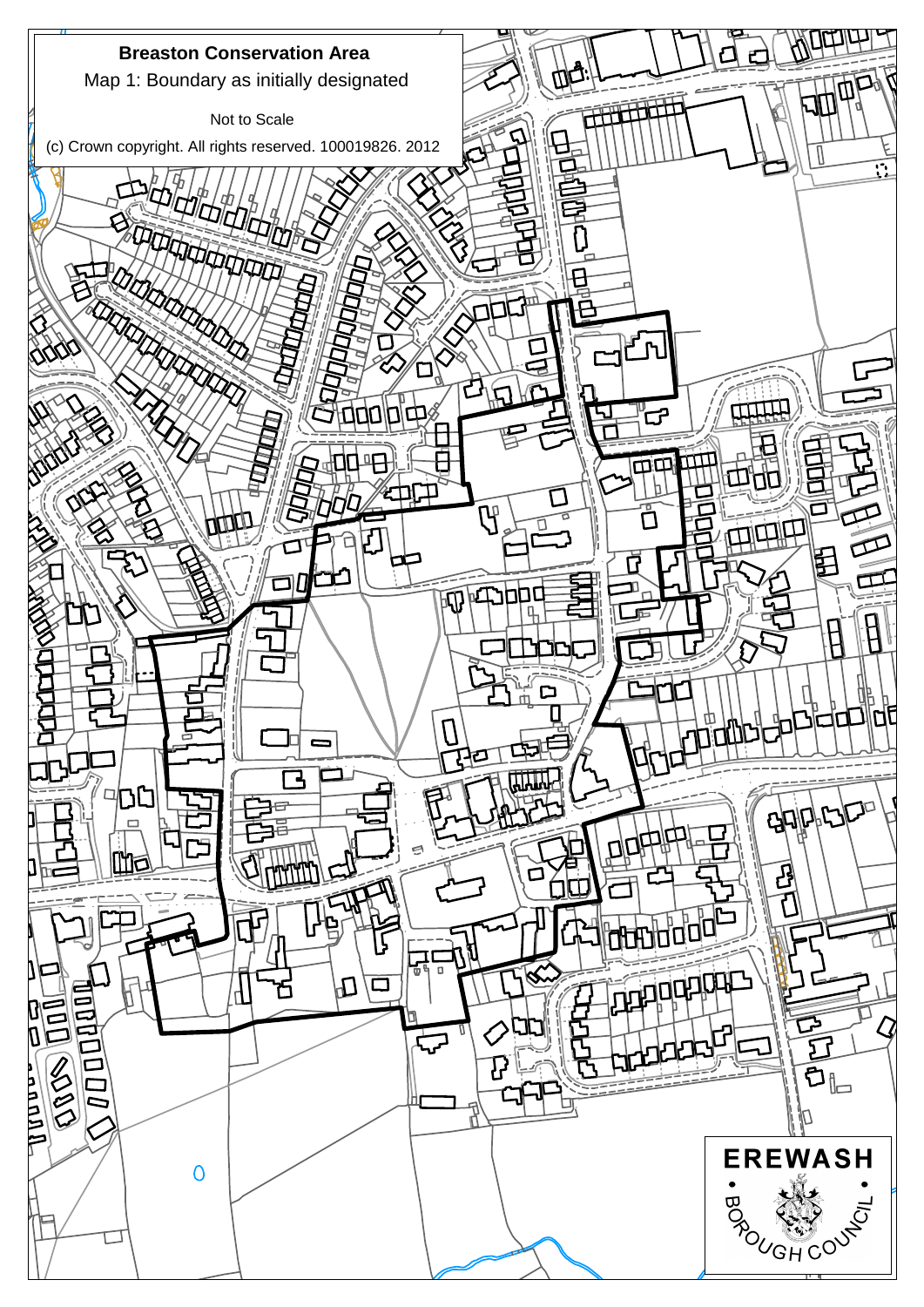